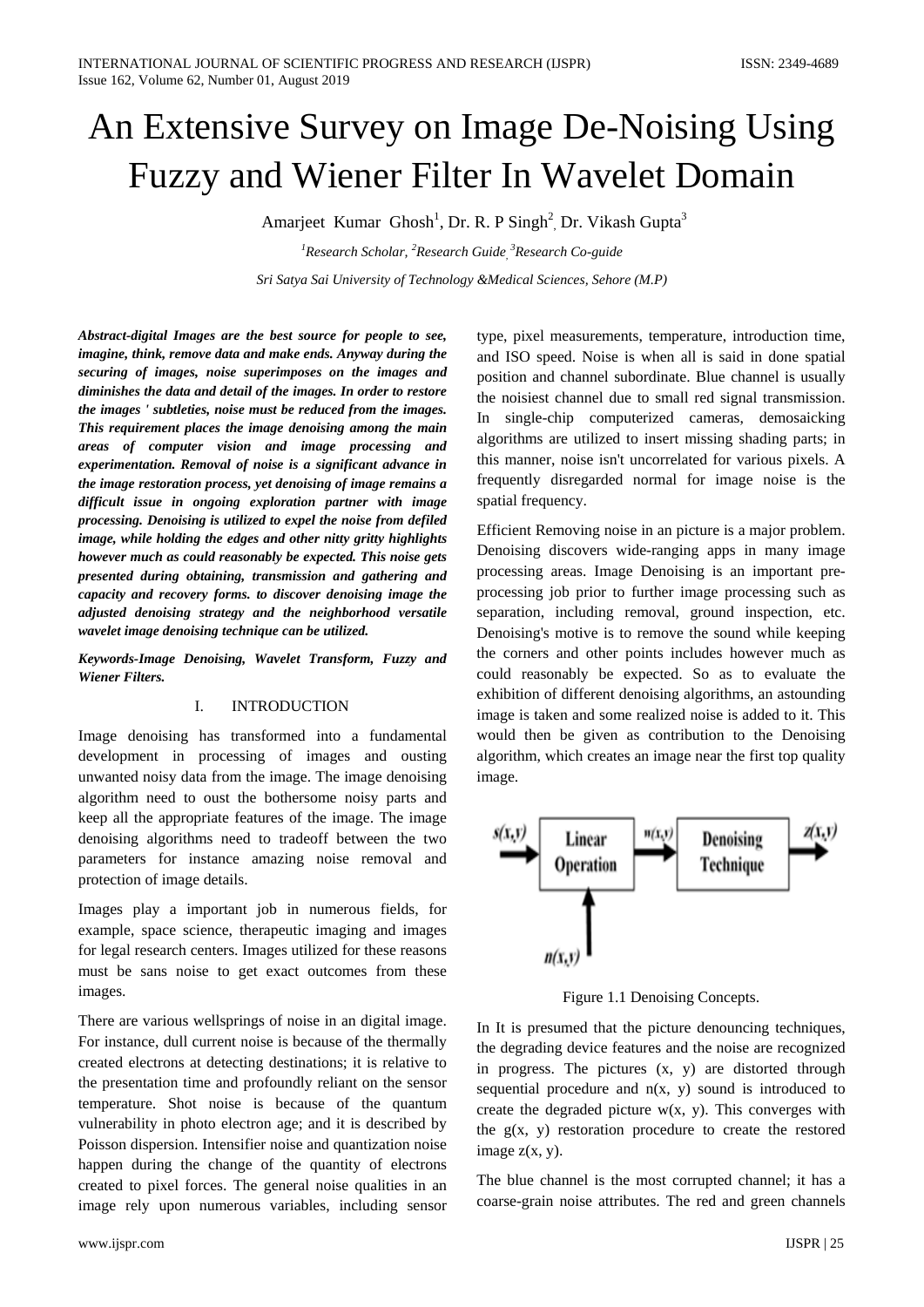have better grain noise qualities. Noise can have fluctuations in low frequency (coarse-grain) and high frequency (fine-grain). High-frequency noise is generally simpler to evacuate; then again, it is hard to recognize genuine signal and low-frequency noise.

Noise in image is brought about by changes in the brilliance or color information at the pixels. Noise is a procedure which mutilates the procured image and isn't a piece of the first image. Noise in images can happen from numerous points of view. During image securing the optical signals get changed over into electrical which at that point gets changed over to advanced signal. At each procedure of change noise gets added to the image. The image can likewise end up noisy during transmission of the image as computerized signals. The sorts of noises are:

- Gaussian Noise
- Shot Noise (Poisson Noise)
- Speckle Noise

## Gaussian Noise:

Has normal Gaussian distribution. It is evenly distributed over the image signal. Gaussian distribution is given by

$$
F(g) = \frac{1}{\sqrt{2\pi\sigma^2}} e^{-(g-m)^2} / 2\sigma^2
$$

g- Grey level

m- Mean of function

Sigma- Standard Deviation of Noise



Figure Curve Shaped for Gaussian distribution.

# Salt and Pepper Noise

It is an motivation type noise involving power spikes. It has two potential qualities an and b the likelihood of every one of the qualities is under 0.1. The pixels adulterated with salt and pepper noise switch back and forth between the base and most extreme worth it causes arbitrarily happening high contrast pixels. The fundamental driver of this kind of noise are breaking down of pixel components in camera, failing of analog to digital transformation in camera.

Speckle Noise

It is a multiplicative noise happening for the most part in therapeutic images in all rational imaging frameworks like laser, acoustics ultrasound and so on. It pursues gamma appropriation. an is the standard deviation and alpha and g are the dark levels.

# II. DENOISING TECHNIQUES

Image denoising is a kind of processing of image which has a place with image restoration, and a definitive objective of restoration systems is to improve an image in some predefined sense. Images were debased in the procedures of securing, transmission and capacity, and it influences the finishes of perception, even exasperates the comprehension and acknowledgment of image, so denoising is the key advance of image processing and acknowledgment.

Removal of Noise is an important aspect of picture processing. Fig. 1 Displays the vital model for picture denoising. First, the loud picture is degraded by wavelet shift in the use of these methods. After that, modified pictures are used by thresholding psychologist and flexible wiener filter is applied to damaged pictures. The picture is finally denounced by using inverse wavelet transformation as shown in fig.1.



Figure Basic Model for Denoising of Image.

Wiener filtering strategy is a most regular technique for image denoising. There are heaps of improved algorithms of Wiener sifting as of late, wiener channels for the restoration of obscured images another denoised technique that is District of-intrigue reproduction from noisy projections utilizing fractal models and Wiener separating; Spatial image sifting dependent on wavelet thresholding denoising Image by means of best wavelet parcel base utilizing Wiener cost work, however the denoising outcomes can't fulfill the prerequisite of image acknowledgment and investigation on the grounds that the noise different.

When the model of noise debasement is accepted added additive Gaussian as it regularly seems to be, it loans to well-established systems, for example, Wiener filtering and wavelet shrinkage strategies. Despite the fact that named as the standard technique, the Wiener channel misses the mark in the vast majority of the image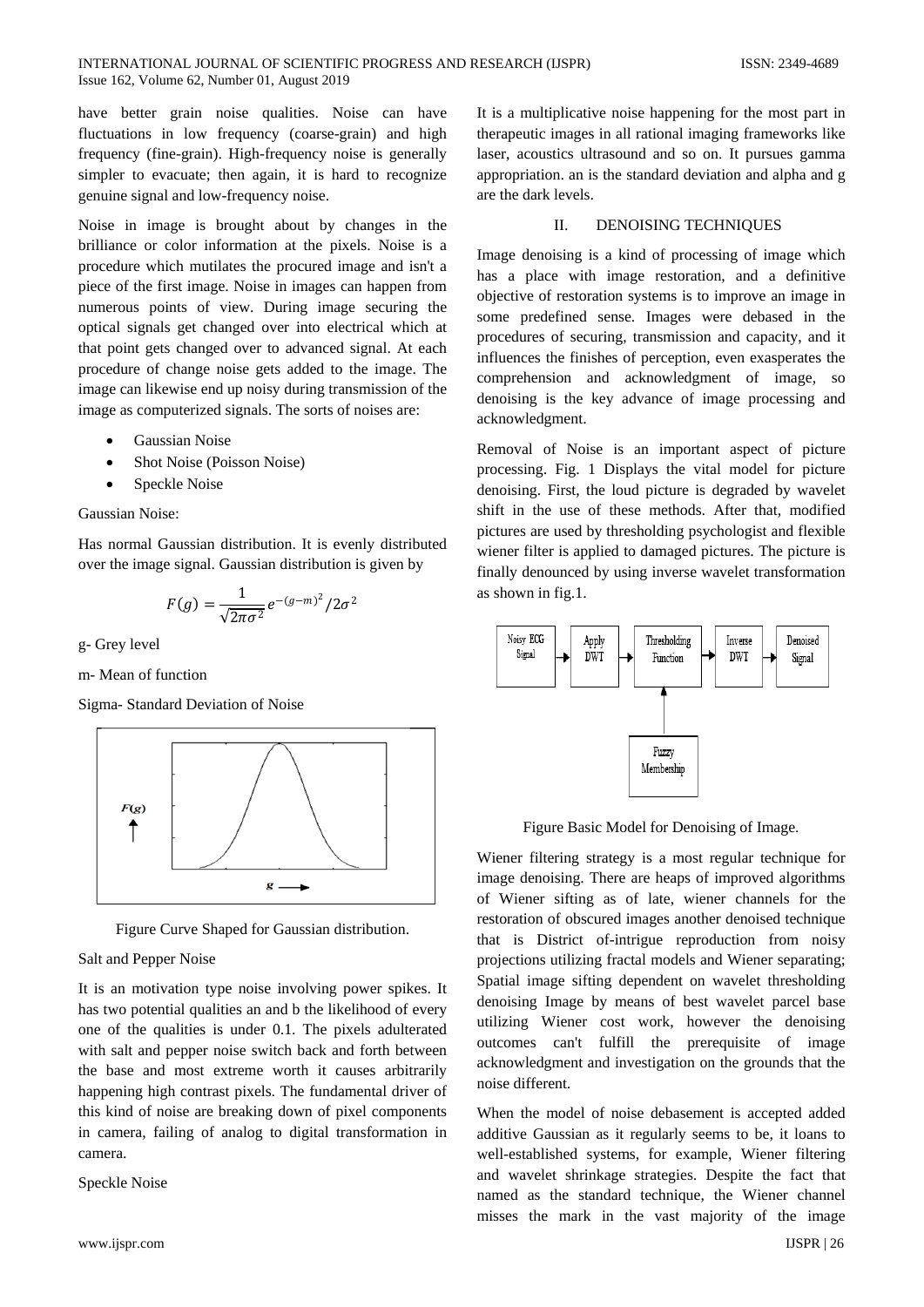#### INTERNATIONAL JOURNAL OF SCIENTIFIC PROGRESS AND RESEARCH (IJSPR) ISSN: 2349-4689 Issue 162, Volume 62, Number 01, August 2019

denoising applications in view of its linearity and the way that image information are fairly meagerly dispersed. Wavelet transform over the image into another area where noise is progressively tractable. Numerous new procedures dependent on wavelet-transform are commonly better than the old style Wiener filtering. Anyway setting shrinkage limit remains a basic and troublesome issue.

Independent component analysis (ICA) opens up another worldview for signal processing. ICA is a procedure that recuperates a lot of autonomous source signals from a lot of watched, blended signals without from the earlier learning of the sources, therefore is additionally named as visually blind source separation (BSS). It is expected that each deliberate signal is a direct blend of the autonomous unique signals. Moreover it is accepted that the sources are nongaussian. Consequently, a nongaussianity measure is picked to coordinate and assess the detachment of the free sources.

Not quite the same as past ICA based denoising approaches; this paper exhibits another technique which uses the fundamental rule of ICA for signal and image denoising. The proposed new strategy misuses the nongaussianity of the prepared image for finding of the ideal edges for wavelet coefficients. In the accompanying segments, the essential hypothesis and execution of the proposed strategy will be clarified, which is then contrasted and a couple of wavelet-based shrinkage strategies just as the old style Wiener sifting system.

# Wavelet Domain

Noise is typically gathered in high frequency parts of the signal which relates to little detail estimate when playing out a wavelet investigation. In this manner evacuating some high frequency (little detail parts) which might be contorted by noise is a denoising procedure in the wavelet space. Sifting tasks in wavelet area can be ordered in to

wavelet thresholding, measurable wavelet coefficient model and un annihilated.

## Fuzzy Filters

Fuzzy filters give promising outcome in image-processing undertakings that adapt to certain disadvantages of traditional filters. Fuzzy filter is fit for managing ambiguous and questionable information. Once in a while, it is required to recuperate a vigorously noise ruined image where a ton of vulnerabilities are available and for this situation fuzzy set hypothesis is extremely valuable. Every pixel in the image is spoken to by an enrollment capacity and various kinds of fuzzy standards that thinks about the area information or other information to take out filter evacuates the noise with hazy edges yet fuzzy filters perform both the edge conservation and smoothing.

Fuzzy Deduction is the manner in which the conversion of the provided input to the production using fuzzy logic can be detailed. The mapping at that point gives a premise from which choices can be made, or examples recognized. The procedure of fuzzy induction includes the majority of the pieces that are: Enrollment Capacities, Consistent Activities, and In the event that Guidelines. There are two kinds of fuzzy surmising frameworks that can be executed in Fuzzy logic Tool stash: Mamdani-type and Sugenotype. These two kinds of surmising frameworks fluctuate to some degree in the manner yields are resolved.

Fuzzy inference frameworks have been effectively connected in fields, for example, programmed control, information characterization, choice examination, master frameworks, and PC vision. Due to its multidisciplinary nature, fuzzy derivation frameworks are related with various names, for example, fuzzy-rule-based frameworks, fuzzy master frameworks, fuzzy displaying, fuzzy acquainted memory, and fuzzy rationale controllers, and just (and vaguely) fuzzy frameworks.

| Sr.<br>no.   | <b>Title</b>                                                                         | <b>Author</b>                     | Year | Approach                                                                                                                                                                                                                                                |
|--------------|--------------------------------------------------------------------------------------|-----------------------------------|------|---------------------------------------------------------------------------------------------------------------------------------------------------------------------------------------------------------------------------------------------------------|
| $\mathbf{1}$ | Image de-noising using<br>fuzzy and wiener filter in<br>wavelet domain               | A. Kethwas and B.<br>Jharia       | 2015 | In this paper, a It proposes a blended domain image<br>denouncing technique relying on the wavelet flow median<br>filter and nonlinear diffusion. The wavelet transform<br>converts the spatial domain picture to the numbers of the<br>wavelet domain. |
| 2            | Evolutionary<br>Fuzzy<br>Block-Matching-Based<br>Raw<br>Image<br>Camera<br>Denoising | C. Yang, S. Guo<br>and J. S. Tsai | 2017 | An evolutionary Fuzzy block-based picture denouncing<br>method is suggested to extract sound from a fresh screen<br>image.                                                                                                                              |
| 3            | Region<br>speckle<br>based<br>noise reduction approach<br>using fuzzy techniques     | A. Katiyar and V.<br>Santhi       | 2017 | This paper presents a Novel fuzzy technique for removing<br>spot noise, mostly affecting ultrasound and SAR pictures.                                                                                                                                   |

III. LITERATURE SURVEY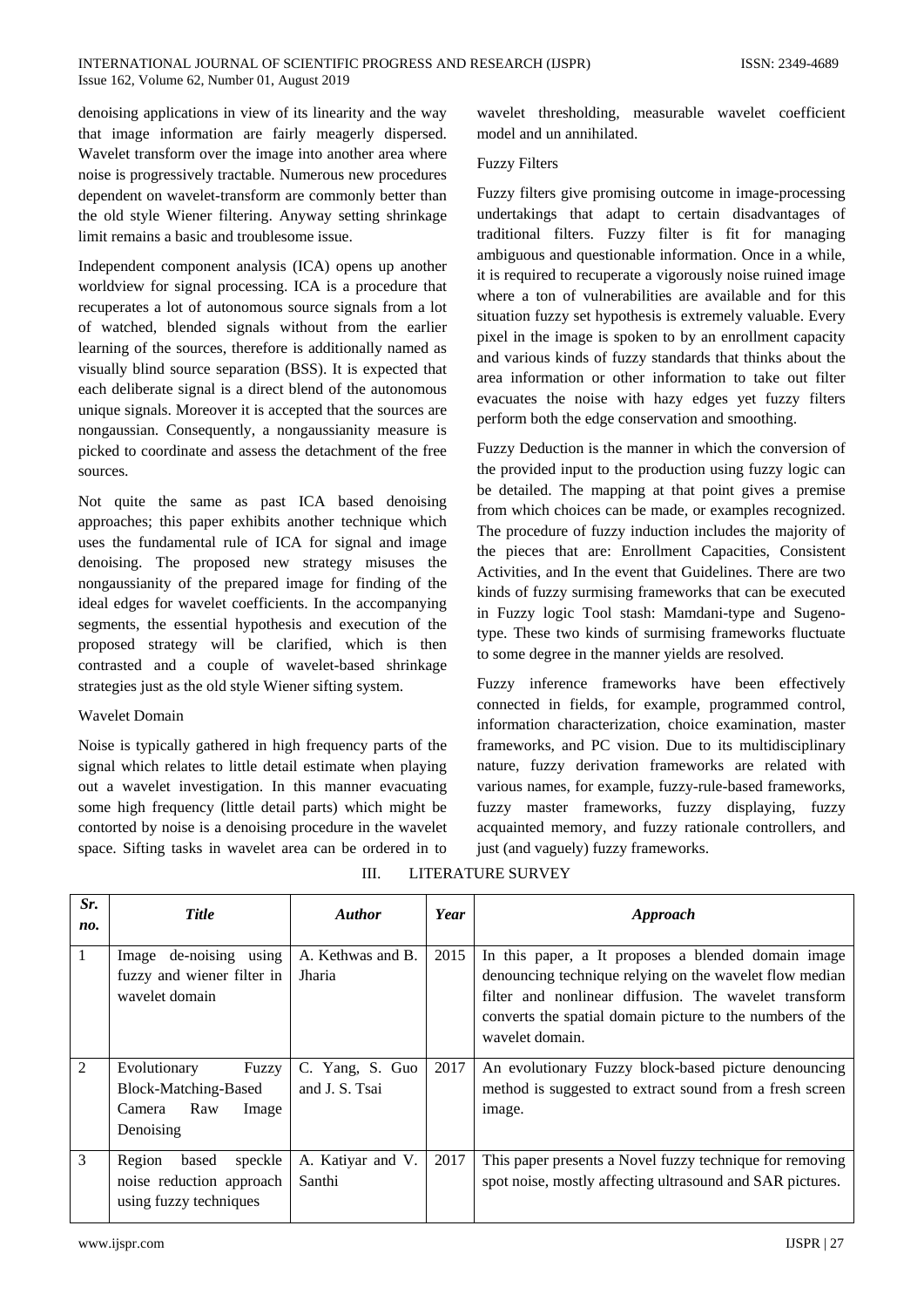| $\overline{4}$ | logic<br>based<br>Fuzzy<br>for image de-<br>filtering<br>noising                                                       | M.<br>Chowdhury,<br>Junbin Gao and R.<br>Islam  | 2016 | This paper proposes an Efficient method for processing<br>images using fuzzy logic. The suggested technique uses<br>blurred member ship functions to substitute the loud rows<br>within a filter mask depending on the degree of affiliation<br>of the adjacent pixels.                                                            |
|----------------|------------------------------------------------------------------------------------------------------------------------|-------------------------------------------------|------|------------------------------------------------------------------------------------------------------------------------------------------------------------------------------------------------------------------------------------------------------------------------------------------------------------------------------------|
| 5              | Neuro-fuzzy system based<br>particle<br>swarm<br>on<br>optimization algorithm for<br>image<br>denoising<br>application | M. Elloumi,<br>M.<br>Krid and D. S.<br>Masmoudi | 2015 | In this paper, we Investigate the Particle Swarm<br>(PSO)<br>algorithm-based Neuro-Fuzzy<br>Optimization<br>System (NFS) layout. The issue under study is the optimal<br>estimation of the network composition and parameters.                                                                                                     |
| 6              | Wavelet image denoising<br>based<br>spatial<br>noise<br>estimation                                                     | S.<br>Benabdelkader<br>and O. Soltani,          | 2015 | In this paper, we Present a hybrid wavelet picture<br>denouncing technique in which the normal noise variation<br>is measured for the whole temporal domain image frames<br>within an adjustable border conservation system.                                                                                                       |
| $\overline{7}$ | inpainting<br>and<br>Image<br>denoising<br>in<br>image<br>wavelet domain using fast<br>curve evolution algorithm       | B. Dhiyanesh and<br>K. S. Sathiyapriya          | 2012 | In this paper, active contour/snake Model is one of picture<br>segmentation's most effective variety designs. It<br>comprises of changing an picture contour toward the<br>object border. Its achievement is focused on powerful<br>mathematical characteristics and numerical efficiency<br>depending on the level-set technique. |

A. Kethwas and B. Jharia [1] Nowadays images are exceptionally essential sort information for transmission. In this paper, a blended area image denoising technique dependent on the wavelet change middle filter and nonlinear dissemination are proposed. The wavelet change is utilized to change over the spatial area image to wavelet space coefficients. Wavelet change produces estimate, flat, vertical and inclining itemized coefficient which speaks to the different spatial frequency groups. These coefficients might be filtered by wiener filter or fuzzy filter independently. One depends on middle and moving normal, while other one utilized on probabilistic way, separately. Paper shows the two unique strategies for image denoising, first method is ATMAV (Unbalanced Triangular Moving Normal Filter) with HAAR wavelet change and second is ATMED (Hilter kilter Triangular Middle Filter) with HAAR wavelet change. The two strategies depend on fuzzy rationale based filters. Relative expository examination dependent on PSNR and mean square blunder demonstrates that HAAR with ATMED wavelet is better system for image denoising.

www.ijspr.com IJSPR | 28 C. Yang, S. Guo and J. S. Tsai [2] An developmental fuzzy square coordinating based image denoising algorithm is proposed to expel noise from a camera crude image. As of late, a fluctuation adjustment change is generally used to balance out the noise difference, with the goal that a Gaussian denoising algorithm can be utilized to expel the signal-subordinate noise in camera sensors. In any case, in the settled space, the existed denoising algorithm may obscure a lot of detail. To give a superior gauge of the without noise signal, another square coordinating

methodology is proposed to discover comparable squares by the utilization of a sort 2 fuzzy logic system (FLS). At that point, these comparable squares are arrived at the midpoint of with the weightings which are dictated by the FLS. At last, a proficient differential development is utilized to further improve the presentation of the proposed denoising algorithm. The test outputs demonstrate that the proposed denoising algorithm adequately improves the presentation of image denoising. Moreover, the normal execution of the proposed technique is superior to those of two best in class image denoising algorithms in abstract and target measures.

A. Katiyar and V. Santhi [3] Image denoising is a significant advance in the field of image processing. Nearness of noise can prompt different snags in the method for appropriate examination of images to remove information from it like distortion of information, misfortune in the convenience of the image and so on. Denoised images are utilized in different applications, for example, in restorative determination, ultrasound imaging, satellite imaging, design acknowledgment and so forth. Diverse image denoising procedures are now in presence that utilizations various filters to expel noise. Fuzzy rationale is a delicate processing strategy that takes into account approximations and fractional certainties. The advantage of utilizing fuzzy rationale for denoising reason for existing is to expand the tractability, strength and adequacy of the current conventional denoising strategies. This paper displays a novel fuzzy based technique for expulsion of spot noise, which generally influences ultrasound and SAR images.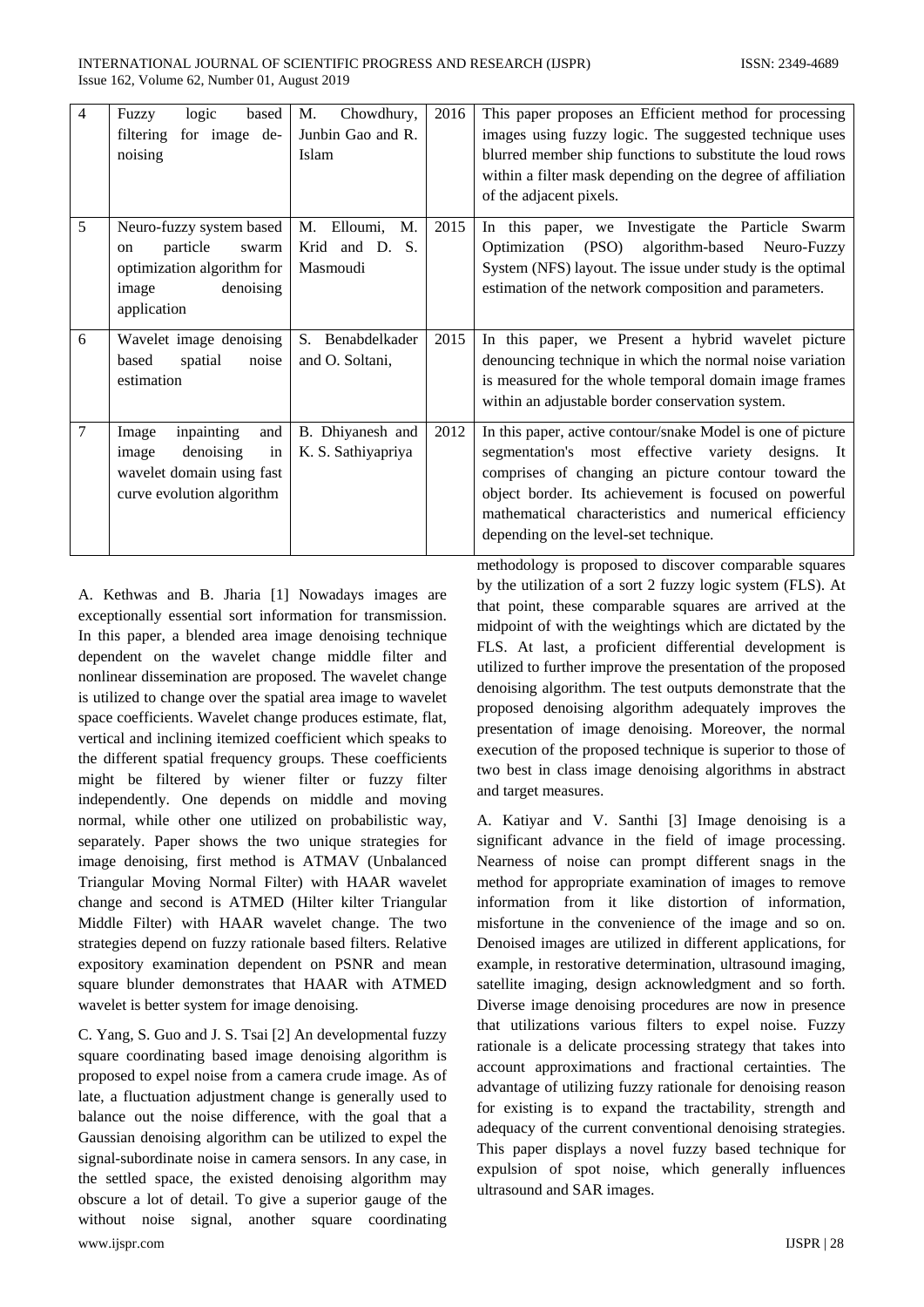M. Chowdhury, Junbin Gao and R. Islam [4] Image filtering is a key innovation in image processing applications for de-noising ruined images. Advanced images are regularly dirtied by noise during catching and consequently they may not demonstrate the highlights or colors plainly. Image filtering evacuates the noise in an image and improves the complexity to give better contribution to different image processing applications. This paper proposes a productive image filtering strategy utilizing fuzzy rationale. The proposed strategy utilizes fuzzy participation works so as to supplant the noisy pixels dependent on the level of enrollment of the neighboring pixels inside a filter cover. Test outputs affirm that our strategy is powerful and quick for expelling imprudent noise while saving the little and sharp subtleties in the image.

M. Elloumi, M. Krid and D. S. Masmoudi [5] In this paper, we examine the Neuro-Fuzzy Framework (NFS) structure dependent on Molecule Swarm Streamlining (PSO) algorithm. The issue being contemplated concerns the ideal estimation of structure and parameters organize. The basic preparing algorithms, for example, slope plunge procedures are every now and again utilized for NFS. Be that as it may, they can't in any way, shape or form locate the worldwide ideal, which decreases the system execution. The PSO is an improvement instrument favoring worldwide pursuit in the component space, establishes along these lines an increasingly appropriate technique. The principle intention is to utilize the exceptional highlights of PSO in NFS preparing for any image processing capacity estimate. As delineation, we consider image denoising. The exhibition of the proposed strategy is approved on an image set and a correlation with different procedures is finished. Trial outputs demonstrate the viability of our methodology and show that such framework is firmly versatile as for the noise type and prompting great reestablished images.

S. Benabdelkader and O. Soltani, [6] The old style wavelet denoising plan gauges the noise level in the wavelet space utilizing just the upper detail subband. In this paper, we present a mixture technique for wavelet image denoising in which the standard deviation of the noise is assessed on the whole image pixels in the spatial space inside a versatile edge safeguarding plan. From there on, that estimation is utilized to compute the edge for wavelet coefficients shrinkage.

B. Dhiyanesh and K. S. Sathiyapriya [7] Image denoising alludes to expulsion of noise from an image and the issue of filling the missing coefficients in an image is known as inpainting. In customary framework, the harmed image is utilized to reestablish the missing coefficients by pixel space. The total variation (TV) minimization wavelet models is utilized for the issue of absent or harmed

wavelet coefficients because of lossy image transmission or correspondence and show television minimization is merged. In this paper, dynamic form/wind model is a standout amongst the best variety models in image division. It comprises of advancing a form in image toward the limit of articles. Its prosperity depends on solid scientific properties and proficient numerical plans dependent on the level set strategy.

## IV. PROBLEM IDENTIFICATION

The denoising of image is introductory advance in image processing. robustness and detail conservation are the two most significant parts of modem image improvement filters. There are a few techniques for image denoising in spatial and change space. The flow patterns of the image denoising exploration are the development of blended space techniques. In light of the outcome, obviously area change gives helpless outcome for image denoising, while wavelet space gives better outputs when contrasted with past methods. The images was pre-handled utilizing image de-noising to expel the noises present in the image and the antiques or the foundation structures present the image was expelled by digital technique.

## V. CONCLUSION AND FUTURE SCOPE

In this survey denoising wavelet domain techniques were discussed. These were low pass processing, the Wavelet image denoising method, and the Wiener Filtering method. The wavelet shift is seen as the most essential asset of talking to the noise of the picture at different rates of decay, which selects the upgrade estimate of the thresholding. It is inferred that the exhibition of Wavelet transform and Gaussian low pass filter accomplishing best in class property as far as PSNR and SSIM. Anyway the outcomes gotten by wavelet disintegration are of preferred visual quality over different algorithms utilized in this investigation.

Thus Wiener wavelet domain filter is a successful way to denoise images. Future efforts include a stronger expandable percentage of wavelet variables to better denoising affects with fuzzy filters.

#### REFERENCES

- [1] C. Yang, S. Guo and J. S. Tsai, "Evolutionary Fuzzy Block-Matching-Based Camera Raw Image Denoising," in IEEE Transactions on Cybernetics, vol. 47, no. 9, pp. 2862-2871, Sept. 2017.
- [2] A. Katiyar and V. Santhi, "Region based speckle noise reduction approach using fuzzy techniques," 2017 International Conference on Intelligent Computing, Instrumentation and Control Technologies (ICICICT), Kannur, 2017, pp. 673-676.
- [3] M. Chowdhury, Junbin Gao and R. Islam, "Fuzzy logic based filtering for image de-noising," 2016 IEEE International Conference on Fuzzy Systems (FUZZ-IEEE), Vancouver, BC, 2016, pp. 2372-2376.